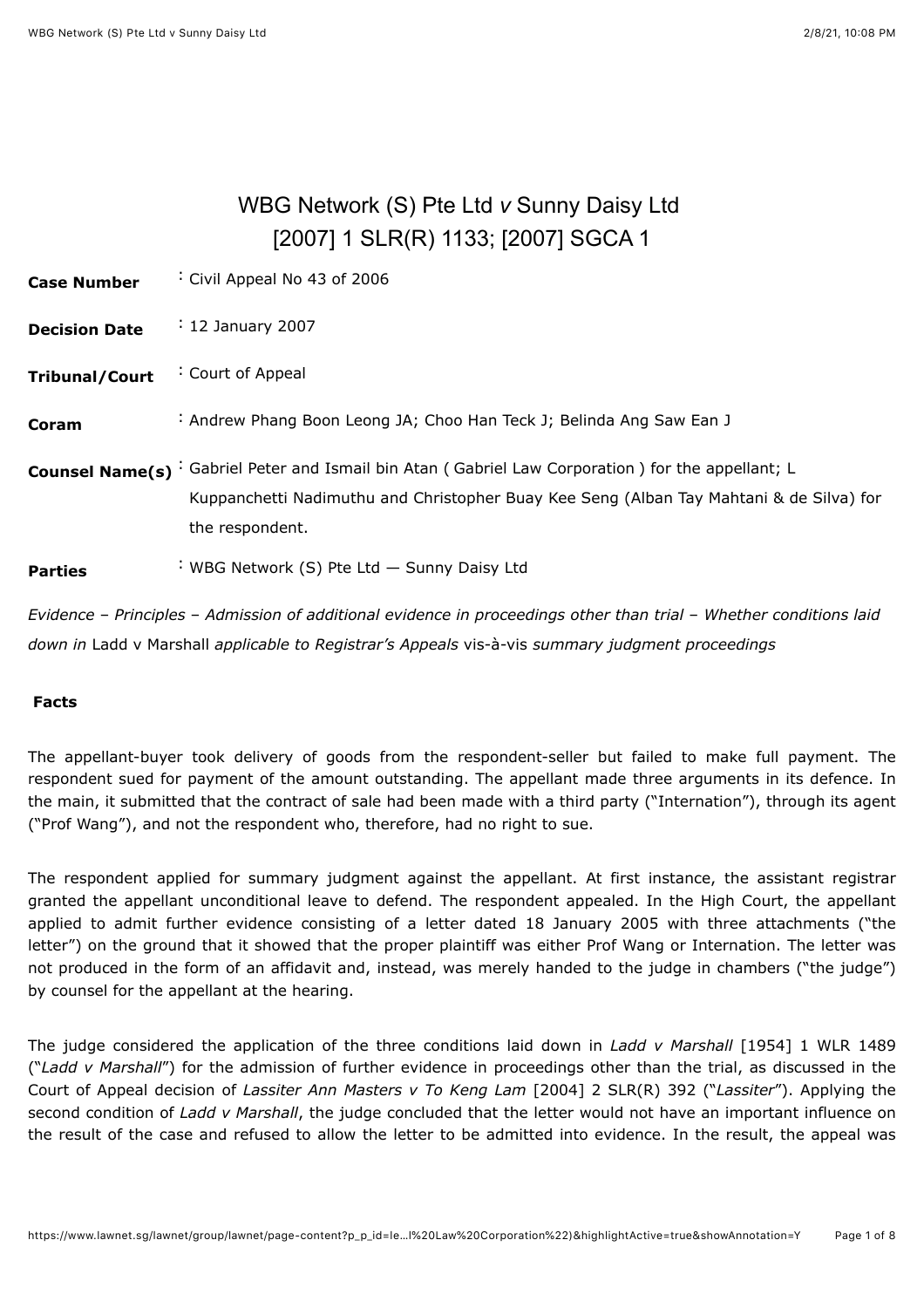allowed. The appellant appealed against the judge's decision, contending that the conditions that had been laid down in *Ladd v Marshall* in regard to the admission of further evidence should not apply to Registrar's Appeals *visà-vis* O 14 proceedings under the Rules of Court (Cap 322, R 5, 2006 Rev Ed).

#### **Held, dismissing the appeal:**

(1) The appellant's argument that the sum claimed by the respondent was excessive in the light of certain credit notes it had issued was utterly without merit as the respondent had not included the sum that the appellant claimed to be subject to a set-off (by reason of the credit notes issued) in its application for summary judgment. Similarly, the appellant's allegation that the goods were not of merchantable quality as a defence against the respondent's claim for payment of the purchase price of goods of which delivery had been taken was bound to fail. By taking delivery of the goods and selling them to its customers, the appellant's actions constituted deemed acceptance of such goods under s 35(1)(*b*) of the Sale of Goods Act (Cap 393, 1999 Rev Ed): at [\[2\]](#page-2-0).

(2) The undisputed documentary evidence in connection with the sale and purchase of the goods in question showed that the respondent was the creditor. In any event, the appellant's acceptance of the respondent's entitlement to bill and sue on behalf of Internation precluded its claim that the respondent had no right to sue: at [\[3\].](#page-3-0)

(3) The person adducing the evidence had to do so on oath or affirmation as well as be subject to crossexamination, if necessary, so as to ascertain the relevance or authenticity of the evidence that was sought to be admitted. As documents did not amount to evidence unless they had been properly adduced and admitted into evidence by the court, based on the improper manner the evidence had been adduced the court was entitled to reject the documents: at [\[5\]](#page-4-0).

(4) The Court of Appeal's opinion in *Lassiter* regarding the application of the second and third conditions in *Ladd v Marshall* was in respect of an appeal from an assessment of damages that was lengthy and in which oral evidence was necessary. It should not be construed as an unqualified endorsement of any rule that the second and third conditions of *Ladd v Marshall* had to necessarily apply in all circumstances. To that end, *Lassiter* recognised a distinction between the standard to be applied in appeals where there had been the characteristics of a full trial or where oral evidence had been recorded and those that were interlocutory in nature: at [\[11\]](#page-5-0) and [\[13\]](#page-6-0).

(5) A party wishing to adduce further evidence before the judge in chambers in cases where the hearing at first instance did not possess the characteristics of a trial might have to persuade the judge hearing the matter that he had overcome all three *Ladd v Marshall* conditions if he were to entertain any hope of admitting the further evidence. This was because the judge was *entitled*, though not *obliged*, to employ the conditions of *Ladd v Marshall* to help her decide whether or not to exercise her discretion to admit or reject the further evidence. Accordingly, the judge was entitled to apply the second and third conditions in *Ladd v Marshall* as part of her decision process concerning the application to adduce further evidence: at [\[14\]](#page-6-1) and [\[15\]](#page-6-2).

(6) It was apparent that there was no merit whatsoever in allowing the letter to be admitted into evidence. Not only would the letter not have an important influence on the result of the case, but given that the appellant was in possession of the letter at all material times and decided to produce it only at the appeal before the judge, it would have been reasonable for the judge not to have admitted the letter for failure to satisfy the first condition in *Ladd v Marshall*, namely that an appeal court would not allow evidence to be admitted for the appeal after trial if that evidence could have been obtained with reasonable diligence by the party at trial: at [\[7\],](#page-4-1) [\[15\]](#page-6-2) and [\[16\]](#page-6-3).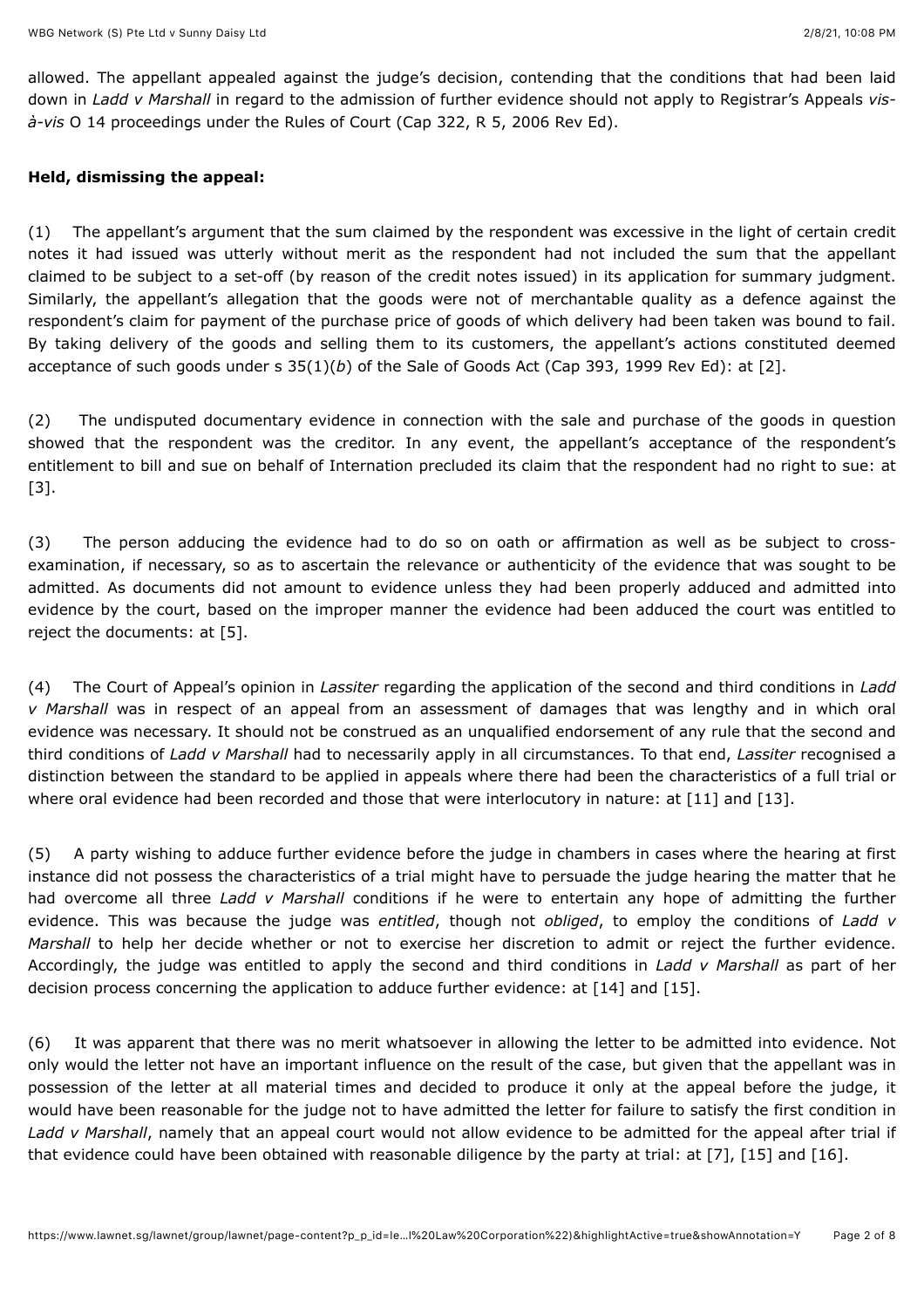## **Case(s) referred to**

*Ang Leng Hock v Leo Ee Ah* [\[2004\] 2 SLR\(R\) 361;](javascript:viewPageContent() [\[2004\] 2 SLR 361](javascript:viewPageContent() (refd)

*Ladd v Marshall* [\[1954\] 1 WLR 1489](javascript:viewPageContent() (refd)

*Lassiter Ann Masters v To Keng Lam* [\[2004\] 2 SLR\(R\) 392](javascript:viewPageContent(); [\[2004\] 2 SLR 392](javascript:viewPageContent() (refd)

*Lian Soon Construction Pte Ltd v Guan Qian Realty Pte Ltd* [\[1999\] 1 SLR\(R\) 1053](javascript:viewPageContent(); [1999] 2 SLR 233 (refd)

# **Legislation referred to**

Rules of Court (Cap 322, R 5, 2006 Rev Ed) O 14

Sale of Goods Act (Cap 393, 1999 Rev Ed) s 35(1)(*b*)

[Editorial note: This was an appeal from the decision of the High Court in [\[2006\] SGHC 130](javascript:viewPageContent().]

12 January 2007

#### **Choo Han Teck J (delivering the grounds of decision of the court):**

1 The appellant, having taken delivery of goods purchased from the respondent, a Taiwan company, failed to make full payment. The respondent sued for payment in the sum of US\$1,057,164.03 being the amount outstanding. The appellant filed a defence and counterclaim and denied liability on three grounds. First, that the contract had been between the appellant and a company called Internation Chlorella Co, Ltd ("Internation") and that the respondent had only acted as Internation's agent through one Prof Wang Shun Te ("Prof Wang") who was also the president of the respondent company; secondly, that the amount claimed was excessive if certain credit notes issued by the respondent were taken into account; and thirdly, that the goods were not of merchantable quality. The respondent applied for summary judgment against the appellant. At first instance, the assistant registrar granted the appellant unconditional leave to defend. The respondent appealed. Judith Prakash J allowed the appeal and granted judgment in the sum of US\$611,764.03, being the amount claimed by the respondent in its application for summary judgment. The amount claimed by the respondent in its application for summary judgment was considerably lower than that of the sum initially claimed as the respondent had taken into account the appellant's second defence of the possibility of a set-off by reason of the credit notes. The learned judge, however, stayed execution of the summary judgment pending the outcome of the appellant's counterclaim for damages. The appellant appealed to this court against the order for summary judgment in the sum of US\$611,764.03.

<span id="page-2-0"></span>2 It was apparent to us that the second defence was utterly without merit since the respondent had not included the sum that the appellant claimed to be subject to a set-off (by reason of the credit notes issued) in its application for summary judgment. Similarly, the appellant's third ground of defence, namely that the goods were not of merchantable quality, was bound to fail since it was not a defence in so far as the respondent was claiming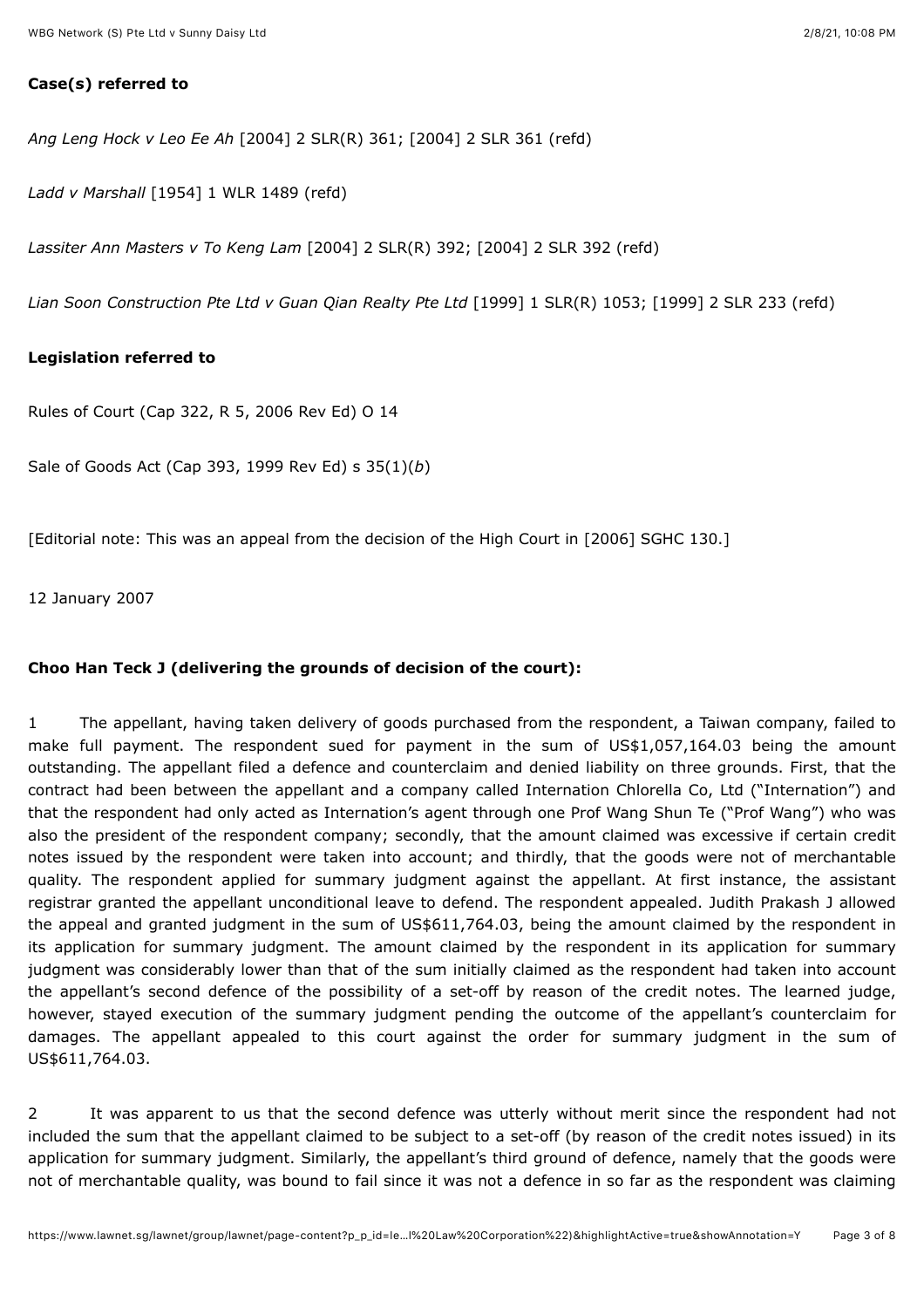payment of the purchase price for goods of which delivery had already been taken. A buyer is not obliged to accept delivery of non-merchantable goods, but if he does so, his claim would be limited to damages only. There seemed to be no dispute that the goods in question were delivered to the appellant between May 2003 and September 2004. Instead of rejecting them, the appellant had sold them on to its customers. As provided under s 35(1)(*b*) of the Sale of Goods Act (Cap 393, 1999 Rev Ed), a buyer is deemed to have accepted the goods if he does an act (in this case, the selling of the goods to its own customers) in relation to those goods which is inconsistent with the rights of ownership belonging to the seller (in this case, the respondent). Hence, on the facts, the court below was right to hold that the appellant had accepted delivery of the goods.

<span id="page-3-0"></span>3 The appellant was thus left with the claim that the respondent was not the seller, and, therefore, had no right to sue, in order to succeed in establishing a triable issue. That was thus the main thrust of the appellant's case before us. Counsel for the appellant, Mr Gabriel Peter, submitted that it was evident from an email dated 27 August 2004 from Professor Wang to the appellant, that the money owed by the appellant to the respondent was, in fact, money owing to Internation. The salient parts of that email read as follows:

We don't want *WBG to owe Internation Chlorella* more and more outstanding. Do not just think with your own point of view. Think about us, our company, we have been trying hard to help your company, WBG., but now … Think about us with our standpoint! [emphasis added]

We are of the opinion that this passage did not convey what the appellant claimed it to mean. The meaning that the appellant wished the court to accept from this passage (*ie* that the debt must have been owed to Internation) was, in our view, so exegetically derived that any other equally exotic meaning could have been asserted in its place. In any event, if the appellant claimed that the respondent had only acted as an agent for Internation, then we would expect to see clear words to that effect. Furthermore, even if we were willing to accept, for the sake of argument, that the respondent was an agent for Internation, the appellant faced another difficulty. Not only was there no evidence that the respondent was *not* empowered to sue for non-payment, but the appellant appeared to have accepted that the respondent was entitled to bill, and, implicitly, in the absence of anything to the contrary, to sue on the bill on behalf of Internation. This was apparent from the affidavit of the president of the appellant, one Mr Lim Lip Khoon ("Mr Lim"), dated 11 November 2005, in which he noted, at para 16, as follows:

[A]ll Purchase Orders would be sent by the [appellant] to the [respondent] as agent for Internation, and that the [respondent] as agents for Internation would bill the [appellant].

The adoption of such a stance, in our view, precluded the appellant from now claiming that the respondent had no right to sue. Hence, we agree with the learned judge in the court below that the undisputed documentary evidence in connection with the sale and purchase of the goods in question showed that the respondent was the creditor.

4 The final issue before us concerned the refusal by the learned judge below to allow the appellant's application to admit further evidence at the proceedings before her. That evidence consisted of a letter dated 18 January 2005 with three attachments, namely, a document entitled "Formal & Serious Warning Issued to WBG Network (Singapore) Pte Ltd Owing Exceeds One Million USD (\$1,000,000)", a document entitled, "Notice to Cease Usage of Registered Trade Name 'Crytomonadales'", and a document entitled, "Full Recourse Promissory Note" ("the pro-note") (collectively, "the letter"). The letter had purportedly been sent by an overseas lawyer to the appellant's previous solicitors in Singapore on the instructions of Prof Wang. The letter was not produced in the form of an affidavit and instead, was merely handed to the learned judge below by counsel for the appellant at the hearing.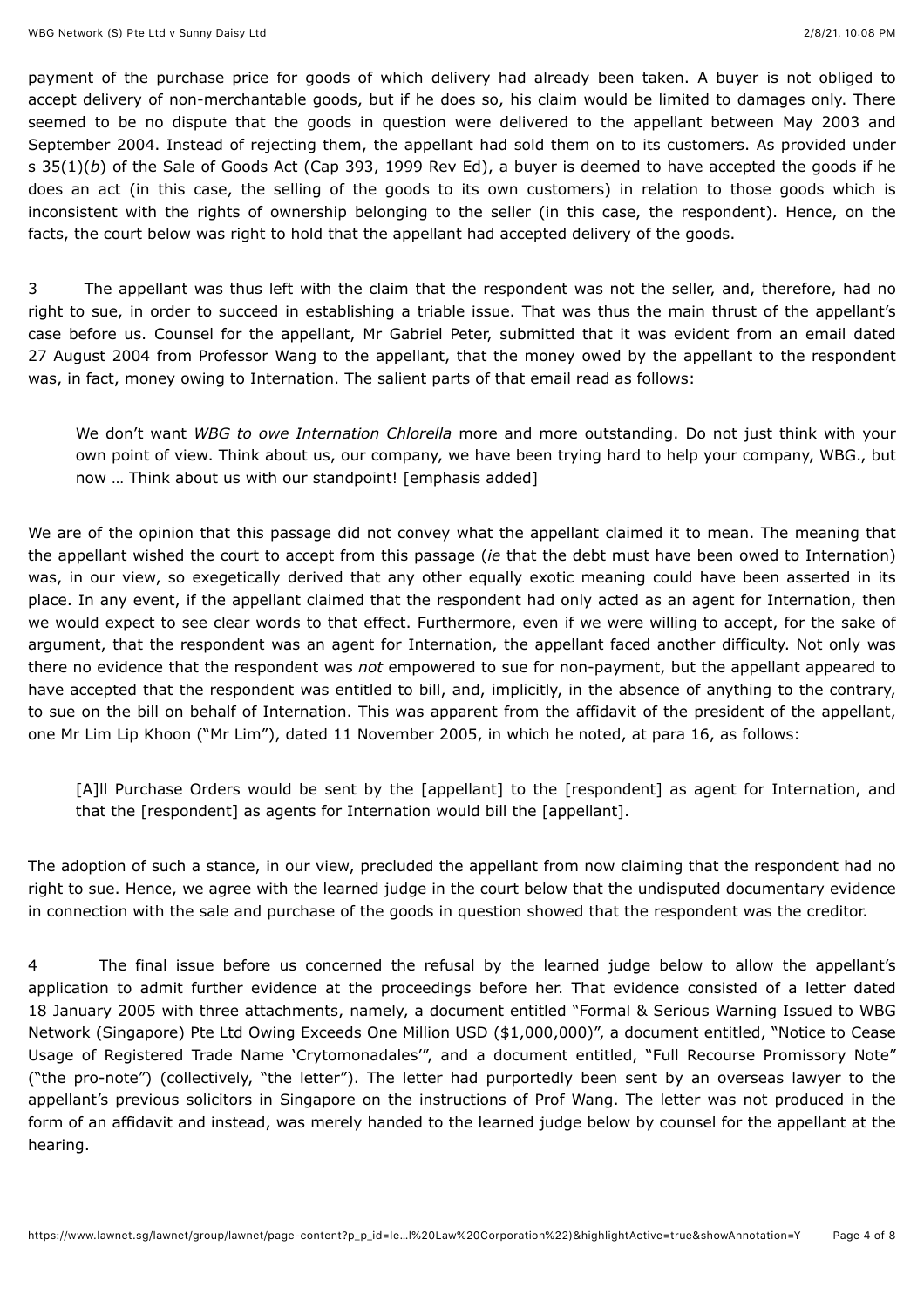<span id="page-4-0"></span>5 We are of the opinion that, based on the improper manner the evidence was adduced, the court would have been entitled to reject the documents. Documents do not amount to evidence unless they have been properly adduced and admitted into evidence by the court. Accordingly, the person adducing the evidence must do so on oath or affirmation as well as be subject to cross-examination, if necessary, so as to ascertain the relevance or authenticity of the evidence that is sought to be admitted. The question of weight is a secondary issue in that it does not arise until the evidence has been admitted. In this connection, we note the dual objection of counsel for the respondent in the court below, namely, that the respondent had not been the writer or initiator of the letter and that he (*ie* counsel for the respondent) had no opportunity to obtain instructions to make any further comment on it.

6 Subsequently, counsel for the appellant requested leave to make further arguments on the ground that the letter was crucial in that it showed that the proper plaintiff ought to be either Prof Wang or Internation. In the same affidavit, Mr Lim also deposed, at para 29, that "the [respondent], Internation, and Prof Wang are in essence and fact one and the same entity and that as such, they must be treated as being so." In relation to that argument, counsel for the appellant urged the court to take a less stringent approach towards requests for the admission of further evidence in proceedings other than the trial. The point made was that the conditions laid down in *Ladd v Marshall* [\[1954\] 1 WLR 1489](javascript:viewPageContent() ("*Ladd v Marshall*") in regard to the admission of further evidence should not apply to Registrar's Appeals *vis-à-vis* O 14 proceedings under the Rules of Court (Cap 322, R 5, 2006 Rev Ed).

<span id="page-4-1"></span>7 One of the conditions in *Ladd v Marshall* was that an appeal court would not allow evidence to be admitted for the appeal after trial if that evidence could have been obtained with reasonable diligence by that party at trial. This seemed to apply to the appellant's case. Indeed, on the facts, it seemed clear, as counsel for the respondent had pointed out, that the appellant was in possession of the letter at all material times and decided to produce it only at the appeal before Prakash J. The learned judge observed that the appellant did not refer to the decision of this court in *Lassiter Ann Masters v To Keng Lam* [\[2004\] 2 SLR\(R\) 392](javascript:viewPageContent() ("*Lassiter*") in which this court was of the view that the *Ladd v Marshall* conditions applied to proceedings in Registrar's Appeals in situations in which the matter had been subject to a preceding judicial inquiry that was conducted akin to the trial, for example, in cases involving an assessment of damages, or, as in *Lassiter* itself, where the proceedings were lengthy and oral evidence was required: see *Lassiter* at [20]. Nonetheless, in *Lassiter*, this court formed the view that in some situations, further evidence might be permitted and that the discretion is left to the judge hearing the appeal from the registrar's decision.

8 It is necessary to briefly revisit this court's decision in *Lassiter*. There, the question of the applicability of the *Ladd v Marshall* conditions was relevant because, strictly speaking, *Ladd v Marshall* applied to appeals from the High Court to the Court of Appeal, and not to appeals from the Registrar to a judge in chambers. The question was particularly pertinent since in *Lian Soon Construction Pte Ltd v Guan Qian Realty Pte Ltd* [\[1999\] 1 SLR\(R\) 1053](javascript:viewPageContent() ("*Lian Soon Construction*"), this court appeared to reject the strict applicability of *Ladd v Marshall*, suggesting, at [38], that in an appeal to the judge in chambers, the judge would be "free to allow the admission of fresh evidence *in the absence of contrary reasons*." That approach was based on the premise that as the judge in chambers exercises *confirmatory*, as opposed to *appellate*, jurisdiction, the High Court must have a wider discretion than the Court of Appeal since it was hearing the matter *de novo*.

9 The concern in *Lassiter* however, was that the liberal use of such wide discretion to admit fresh evidence would defeat the very rationale underlying the delegation of matters to the Registrar. As Chao Hick Tin JA, who delivered the decision of this court in *Lassiter*, reasoned (at [20]):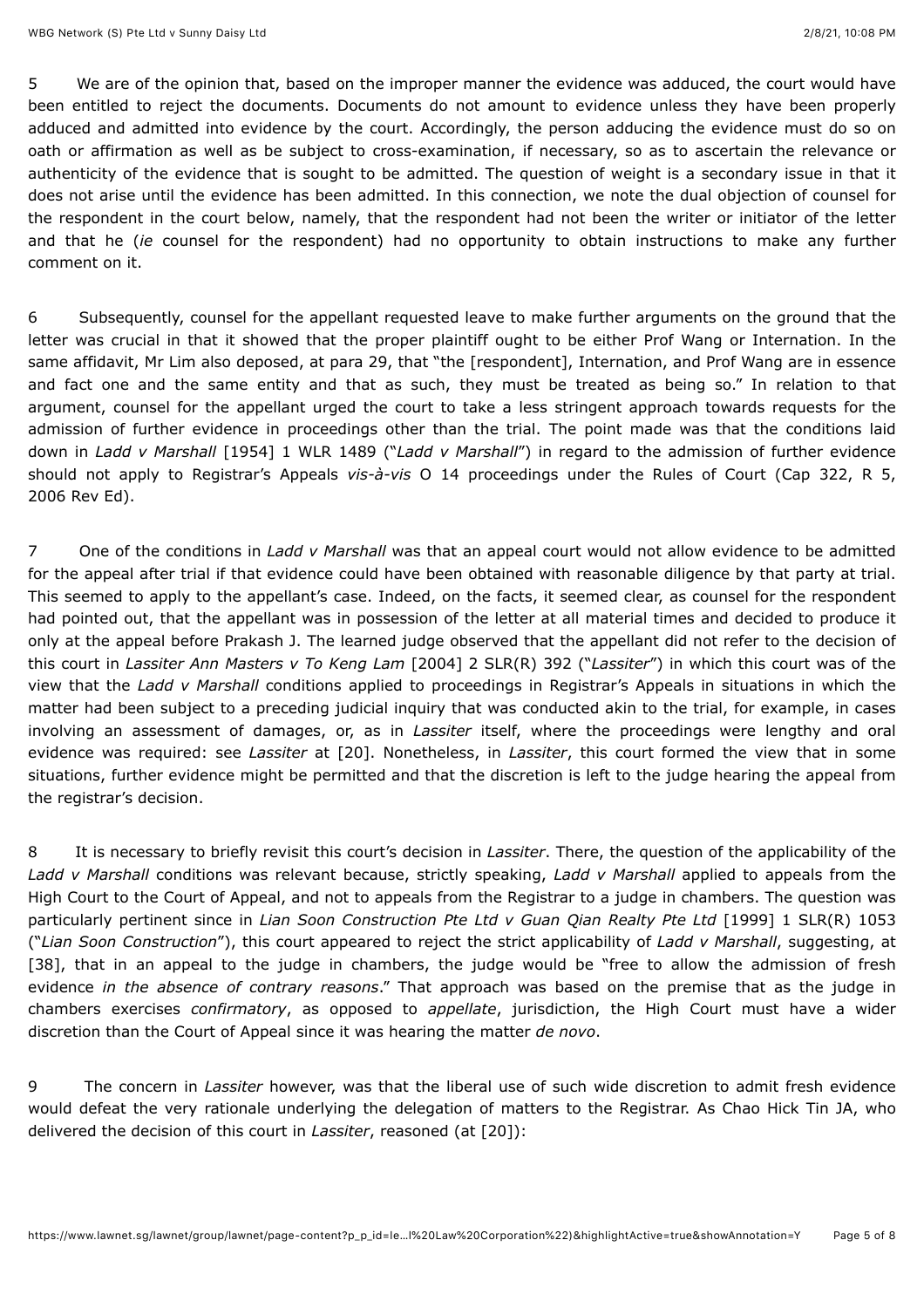[T]he very *raison d'etre* of having an assessment of damages being carried out by the Registrar, instead of before the court, is to save the time of the judge. This object would be lost, or substantially diminished, if the applicable principle is that either party is freely entitled to adduce new evidence at the hearing before the judge or that the judge should, as a rule, exercise his discretion liberally to admit such fresh evidence, including the *viva voce* examination of witnesses. This approach would mean that everything could be reopened or further clarified. We do not see how such a rule could serve the interest of justice. It would only protract the assessment process and could lead to abuse. It is our opinion that the parties should, as a rule, present their entire evidence at the assessment. …

<span id="page-5-1"></span>10 On that reasoning, this court (in *Lassiter*) decided that the second and third conditions of the *Ladd v Marshall* conditions should apply to the facts of that case. As Chao JA (at [24]–[25]) observed:

24 … The first condition under *Ladd v Marshall* is a very stringent one – it must be shown that the new evidence could not have been obtained with reasonable diligence at the trial. Any sort of judgmental error would not be sufficient to meet this condition. However, for the reasons given in the previous paragraph, the imposition of the same stringent requirement on an appeal from an assessment by the Registrar to the judge would not be appropriate. The judge should be given a wider discretion in the matter. But this is not to say that the discretion ought to be exercised liberally. Sufficiently strong reasons must be shown why the new evidence was not adduced at the assessment before the Registrar.

25 The next question to ask is whether the second and third conditions in *Ladd v Marshall*, namely, that the evidence must be such that, if given, it would probably have an important influence on the result of the case and that it must be apparently credible though it need not be incontrovertible, are in any way relevant. To our mind, these two conditions are eminently reasonable ones. If the new evidence sought to be admitted cannot satisfy the two conditions, what would be the point of admitting the evidence? It would be meaningless to do so.

<span id="page-5-0"></span>11 We emphasise that the opinion rendered in *Lassiter* should be seen in its context: this court's opinion there in regard to the application of the second and third conditions in *Ladd v Marshall* was in respect of an appeal from an assessment of damages (from an action in tort) that was lengthy and in which oral evidence was necessary. It should not, in our view, be construed as any form of unqualified endorsement of any rule that the second and third conditions of *Ladd v Marshall* must necessarily apply in all circumstances, whether they be appeals from an assessment of damages before the Registrar or in respect of interlocutory applications. This was precisely why, in *Lassiter*[, at \[19\], the court implicitly adopted the distinction drawn in](javascript:viewPageContent() *Ang Leng Hock v Leo Ee Ah* [2004] 2 SLR(R) 361 (at [15]):

… between the adduction of further evidence before the judge in chambers on an appeal from the registrar against a decision on an interlocutory application like an O 14 application, and one that is against a final decision, albeit by a registrar, which has been taken after a full trial on the merits in that discovery has taken place, documents and affidavits of evidence-in-chief have been filed, *viva voce* evidence has been given and the parties have had the opportunity of cross-examining each other's witnesses. In the first case, the original evidence would have been only documentary. Any prejudice that might have arisen from allowing further documentary evidence by way of affidavit could have been dealt with easily by giving the other party a right of reply. The second situation is very different. In that case, both parties would have (or should have) prepared for the hearing before the registrar in the same manner as for a trial in the High Court and would have engaged in the discovery exercise and in the cross-examination of witnesses. To allow further evidence to be freely adduced before the judge on appeal could easily lead to abuse of process. …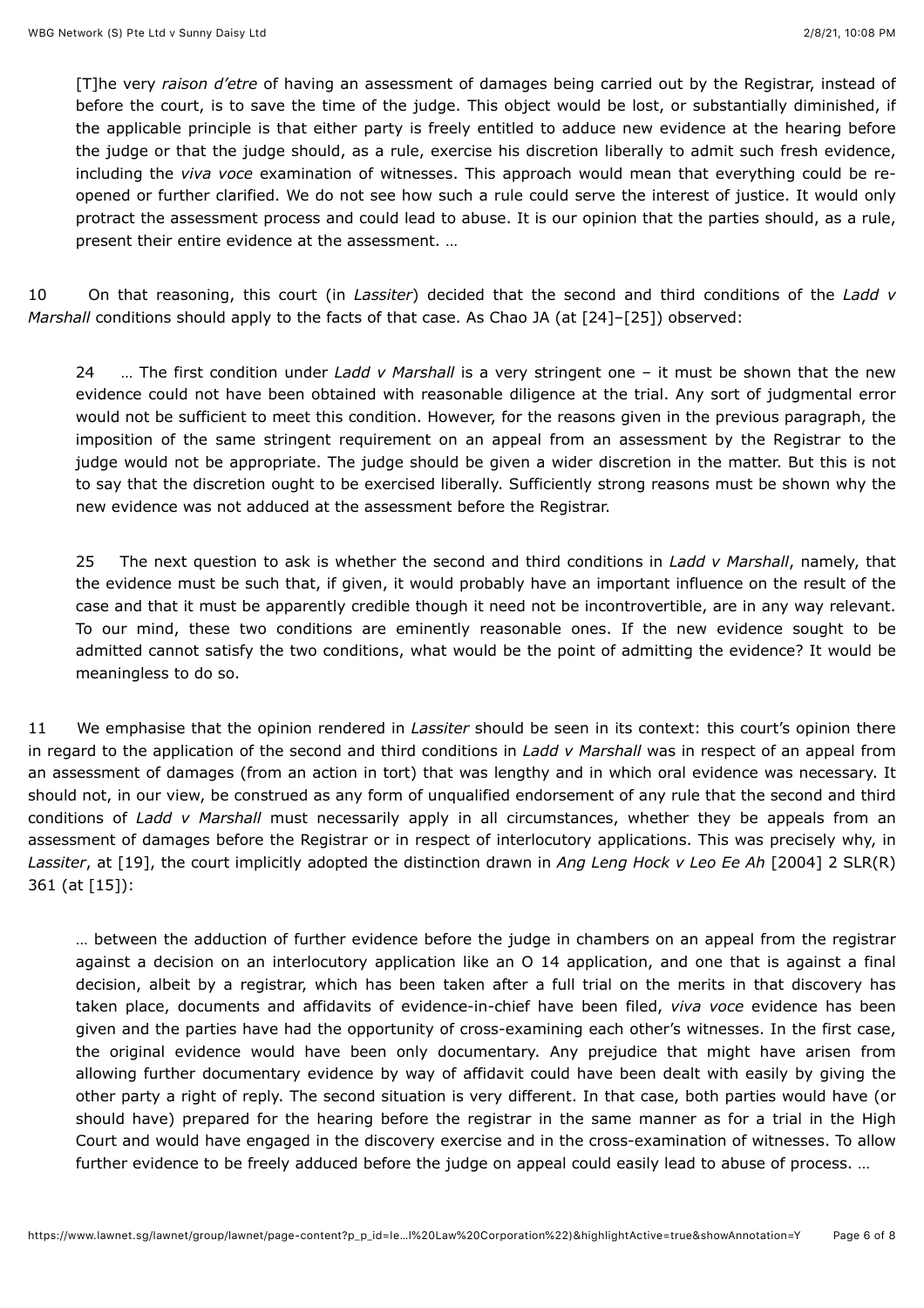12 Similarly, the adoption of that distinction led this court in *Lassiter* to hold that *Lian Soon Construction* did not apply to the facts there. As Chao JA explained, at [18], "*Lian Soon Construction* did not concern an appeal from an assessment of damages by the Registrar to the judge in chambers and thus the case is not strictly determinative of the present issue." That *Lassiter* only intended to limit the *strict* applicability of the second and third conditions of *Ladd v Marshall* to proceedings with characteristics of a trial was further explained at [26], where this court noted that it did not see "any reason why [the second and third conditions of *Ladd v Marshall*] should not also apply to other similar proceedings conducted by the Registrar, such as the taking of accounts or the making of inquiries". Conspicuously, no mention of its applicability to appeals from interlocutory proceedings or, indeed, to summary judgment proceedings, was made.

<span id="page-6-0"></span>13 *Lassiter* thus recognised a distinction between the standard to be applied in appeals where there had been the characteristics of a full trial or where oral evidence had been recorded (for example, in proceedings of inquiries or, as in *Lassiter*, in an assessment of damages) and those that were interlocutory in nature. As a result, one might not unreasonably conclude that there is a distinction between the standard to be applied for the adducing of fresh evidence in cases which are similar on the facts with *Lassiter* (for example, in assessments of damages or inquiries), in which the second and third conditions of *Ladd v Marshall* should strictly apply and those which are similar to *Lian Soon Construction* (for example, interlocutory matters), in which the court would be allowed to exercise its discretion more liberally. The existence of a wider discretion in the latter situation however, does not mean that *Ladd v Marshall cannot* apply in such circumstances. Instead, the existence of such wider discretion would mean that it would be left to the court hearing any particular matter to decide whether the facts justified the application of *Ladd v Marshall* (and if so, to what extent).

<span id="page-6-1"></span>14 A party wishing to adduce further evidence before the judge in chambers in cases where the hearing at first instance did not possess the characteristics of a trial might still have to persuade the judge hearing the matter that he had overcome all three requirements of *Ladd v Marshall* if he were to entertain any hope of admitting the further evidence because the judge was *entitled*, though not *obliged*, to employ the conditions of *Ladd v Marshall* to help her decide whether or not to exercise her discretion to admit or reject the further evidence. In such a case, if the appellant could not persuade the judge that the conditions, if applied, would result in his favour, then it would be unlikely that the judge would allow his application to adduce the fresh evidence.

<span id="page-6-2"></span>15 Reverting to the facts before this court, as the matter arose from a summary judgment application, the judge below was, strictly speaking, not *obliged* to apply the second and third conditions of *Ladd v Marshall*. Nonetheless, we are of the opinion that she was, nonetheless, entitled to apply the second and third conditions in *Ladd v Marshall* as part of her decision process concerning the application to adduce further evidence. As was observed in *Lassiter*, at [25] (reproduced at [\[10\]](#page-5-1) above), given that the second and third conditions of *Ladd v Marshall* are not magical pronouncements capable of application only in the most unique of circumstances but simple and sensible directions which should be applied in most situations, we do not see how the appellant could reasonably mount any argument suggesting that neither condition was applicable on the facts. In fact, though this should not be considered determinative of the test to be applied in future cases since each case is dependent upon its own facts, we would go even further and say that the judge would not have been wrong had she rejected the further evidence on the ground that the letter in question had been in the appellant's possession all the time and that its absence from the evidence hitherto had not been satisfactorily explained. Accordingly, though the judge below did not consider it, we are of the view that it would have been reasonable for her not to have admitted the letter for failure to satisfy the first condition in *Ladd v Marshall*.

<span id="page-6-3"></span>16 Instead, by applying the second condition in *Ladd v Marshall*, the learned judge reviewed the letter and concluded that nothing there supported the appellant's case. Indeed, quite to the contrary, she noted that one of the documents, *ie* the pro-note, actually appeared to support the respondent's case, for it indicated that the legal